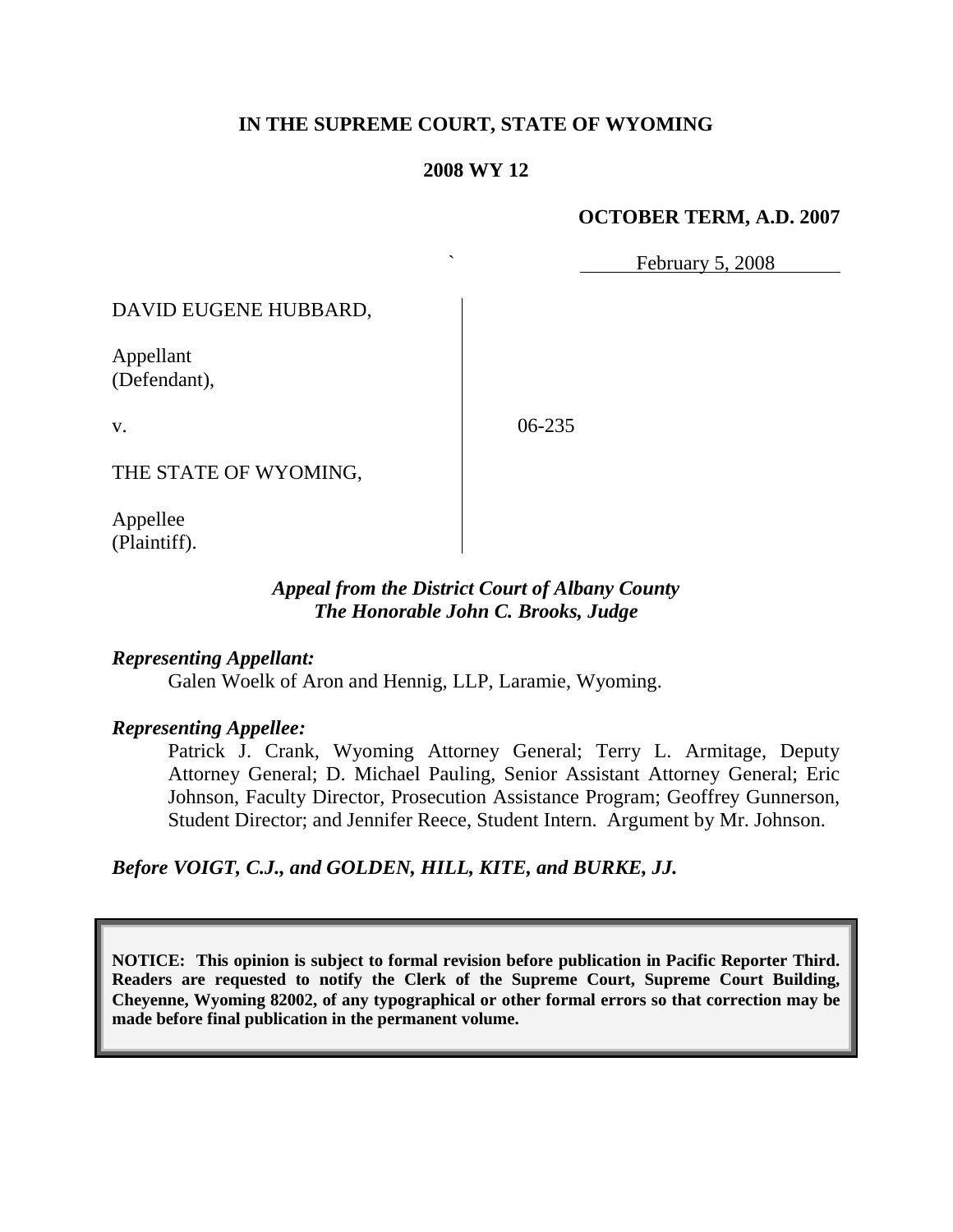### **Hill, Justice.**

l

[¶1] Pursuant to a plea agreement, Appellant David Eugene Hubbard ("Hubbard"), pled guilty to one count of third-degree sexual assault and one count of immodest, immoral, or indecent acts with a minor. On appeal, Hubbard claims that he was substantially prejudiced and deprived of due process during his sentencing proceeding because an improper Victim Impact Statement and Presentence Investigation Report ("PSR") had been previously filed with the district court. Hubbard further argues that his sentence of not less than 17 nor more than 25 years of incarceration was disproportionate to the magnitude of his crimes and constitutes an abuse of discretion. We affirm.

### **ISSUES**

[¶2] Hubbard presents these issues for our review:

- I. Whether the district court abused its discretion when it sentenced Hubbard.
- II. Whether the State's misconduct substantially prejudiced Hubbard and deprived him of his right to due process and a fair sentencing hearing.

The State has set forth the issues to be:

- I. Did the district court commit procedural error when it sentenced [Hubbard]?
- II. Did the district court commit plain error when the judge did not recuse himself?
- III. Did the district court abuse its discretion in sentencing [Hubbard]?

# **FACTS AND PROCEEDINGS**

[¶3] The felony information filed in this case charged Hubbard with two counts of third-degree sexual assault in violation of Wyo. Stat. Ann. § 6-2-304(a)(ii) (LexisNexis 2005), and one count of immodest, immoral or indecent acts with a minor in violation of Wyo. Stat. Ann. § 14-3-105(a) (LexisNexis 2005).<sup>1</sup> The facts of the incidents were obtained from forensic interviews with the victims.

[¶4] The earliest incident occurred over the Easter weekend in 2005. The victim was S.W., a 13-year-old girl from Nebraska. S.W. stated in her interview with authorities that

<sup>&</sup>lt;sup>1</sup> One of the two third-degree sexual assault charges was dropped pursuant to Hubbard's plea agreement, thus, this opinion will only discuss the relevant facts in relation to the two remaining charges.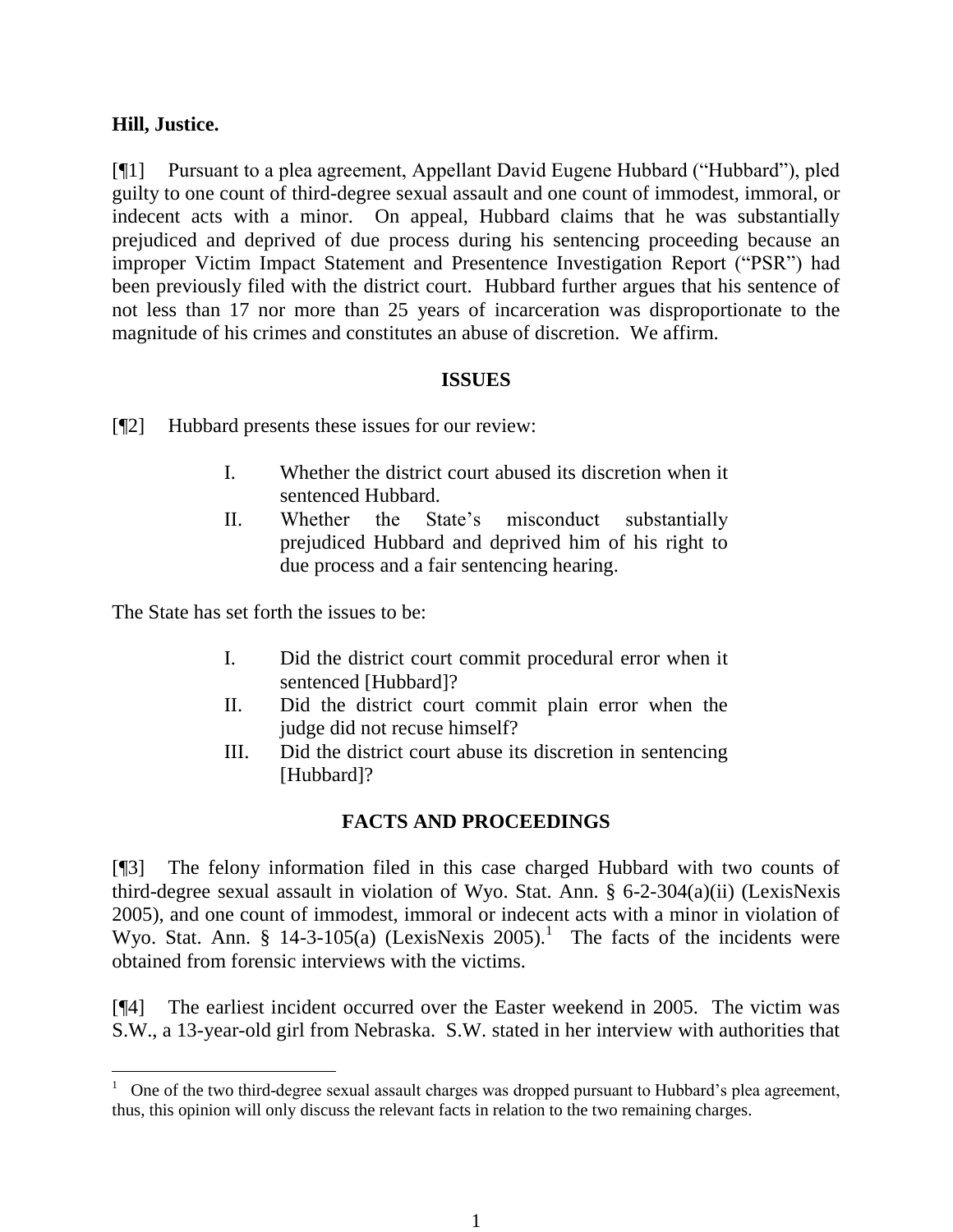her 12-year-old friend, C.R., had invited her to visit C.R.'s uncle, David Hubbard, at his residence in Laramie, Wyoming. S.W. alleged that during her weekend stay at the residence, Hubbard touched S.W. on three separate occasions. The first incident occurred when S.W., C.R., and Hubbard were playing a game of ping-pong in Hubbard's basement. S.W. claimed that when C.R. went upstairs, Hubbard hit the ping-pong ball off the table and when S.W. went to pick up the ball, Hubbard followed her. As S.W.'s back was turned to Hubbard when she reached down to pick up the ball, Hubbard came up behind her, reached underneath her shirt, and touched her stomach.

[¶5] S.W. stated that the second incident occurred the next day when she was sitting on the living room couch with C.R. and Hubbard. Hubbard was sitting between the two girls, and the three were covered with a blanket. S.W. claimed that Hubbard proceeded to put his hand underneath her shirt and bra and touch her breasts for approximately 15 to 20 minutes, after which S.W. left the couch.

[¶6] S.W. maintained that the third and final incident occurred on the night before she returned to Nebraska. S.W. stated that Hubbard had invited her to sit on the couch next to him to watch a movie, but she declined and opted to sit on the floor. When Hubbard continued to ask S.W. to sit by him, S.W. finally agreed. Hubbard then placed a blanket over the two of them and placed his hand on S.W.'s hip outside of her clothing.

[¶7] The other significant report of abuse came from A.L., a 14-year-old girl also from Nebraska. In A.L.'s interview, she stated that over the Fourth of July weekend in 2005, she had accompanied K.A., her 13-year-old girlfriend, to visit the Hubbard residence. A.L. stated that one evening she, K.A., and Hubbard were playing a computer game. A.L. claimed that K.A. was sitting at the computer while A.L. and Hubbard were seated on separate chairs behind and out of view of K.A. A.L. reported that Hubbard began rubbing her back with his right hand and proceeded to put his hand inside her shirt *via* the right armhole and rub her chest and breasts underneath her bra. Hubbard allegedly also moved his hand down her shorts and underwear touching her pubic area.

[¶8] A.L. also claimed that later this same evening, Hubbard was sitting next to A.L. on the couch when Hubbard stretched A.L.'s right leg out across his lap and began to rub her leg and asked A.L. to rub his arm. A.L. stated that she did so reluctantly.

[¶9] When the Laramie Police interviewed Hubbard, he admitted to touching S.W.'s breasts while playing ping-pong in the basement and while sitting on the couch in his living room. Hubbard claimed that on both occasions, he touched S.W. under her shirt, but over her bra, and admitted doing so for sexual gratification. When questioned in regard to A.L., Hubbard admitted to touching A.L.'s breasts, under her shirt but over her bra, but he denied putting his hand in A.L.'s shorts. Hubbard also admitted doing so for sexual gratification.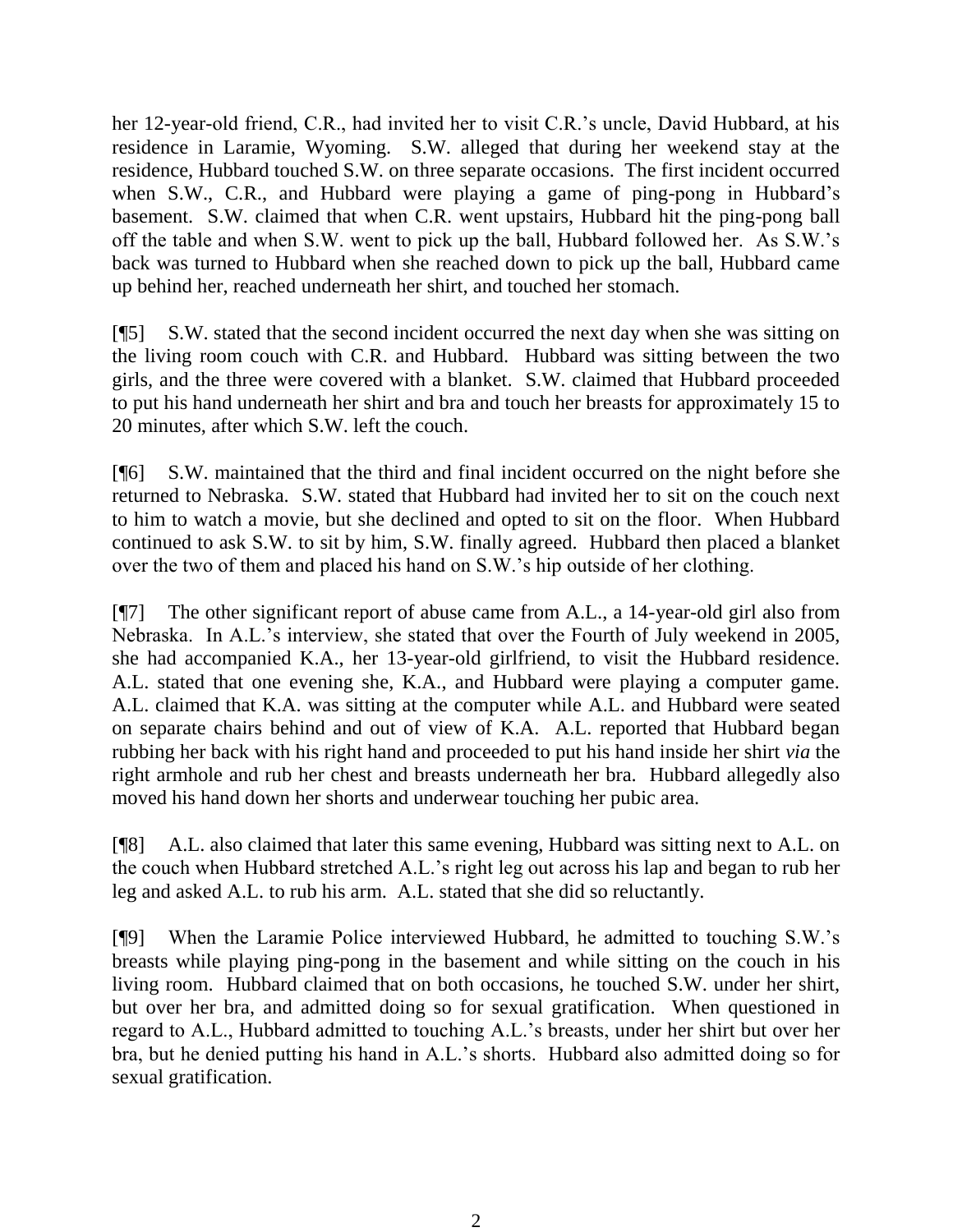[¶10] As noted above, pursuant to Hubbard's plea agreement, he agreed to plead guilty to Counts II and III, involving S.W. and A.L., and in exchange the State agreed to dismiss Count I. However, there was no sentencing recommendation agreement between the State and Hubbard.

[¶11] Subsequent to Hubbard's guilty plea, but prior to his sentencing, Hubbard obtained a Forensic Psychosexual Evaluation. Also prior to sentencing, the Albany County Victim Witness Program prepared and delivered a Victim Impact Statement to the district court and to Wyoming Probation and Parole. Although the Victim Impact Statement contained the statements of S.W., and the parents of S.W. and A.L., the document also contained the statements of several other individuals beyond those affected by the charged crimes.

[¶12] After Hubbard's counsel received a copy of the Victim Impact Statement, he contacted the County Attorney in writing, and requested that the County Attorney stipulate to redact the portions of the Victim Impact Statement that referred to the additional "victims." The State responded that Hubbard's counsel should instead file a motion with the district court.

[¶13] Accordingly, on May 22, 2006, Hubbard filed a Motion to Strike Victim Impact Statement and for Order of Compliance moving the district court to strike the Victim Impact Statement from the record. However, while a decision on Hubbard's motion was pending, the Victim Impact Statement was incorporated into Hubbard's PSR, which was delivered to the district court on May 25, 2006. Hubbard then filed his Objection to Inaccurate Information in the Presentence Investigation and Motion to Strike because, *inter alia*, the PSR referenced multiple victims other than S.W. and A.L.

[¶14] On June 30, 2006, after hearing arguments on Hubbard's motions, District Court Judge John C. Brooks ordered that the victim impact statements that were filed by individuals other than S.W., A.L., and their families, could not and had not been considered by the court. The district court also ordered that the recommendations from the PSR investigator should be stricken and that the PSR should be amended so that it would only reflect the appropriate statements. The district court explained that because it had received the victim impact statements "almost simultaneously" with Hubbard's objections, the only victim impact statements that the court had considered were those of S.W., A.L., and their parents.

[¶15] Shortly after granting Hubbard's motions, the parties proceeded to sentencing. At sentencing, the State argued that Hubbard should receive the maximum composite sentence of 25 years. In response, Hubbard and his counsel presented several mitigating factors for the court to consider, such as the fact that Hubbard had no prior employment problems, no prior criminal offenses, no substance abuse problems, no suicidal ideation, and he had exhibited remorse for his conduct.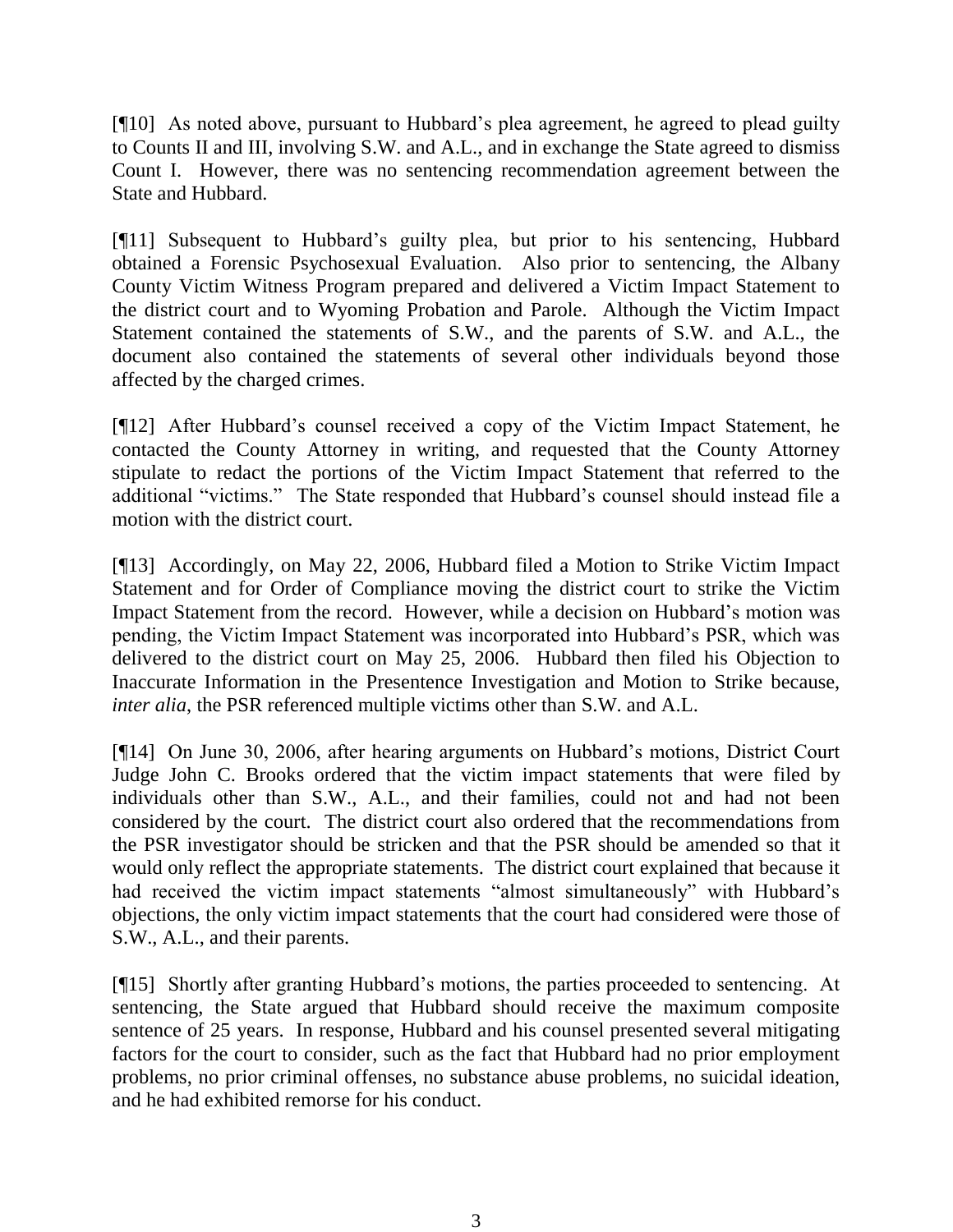[¶16] The district court ultimately found that Hubbard's crimes were "particularly egregious" and sentenced Hubbard to consecutive sentences of 11 to 15 years on Count II, and 6 to 10 years on Count III. The district court explained that Hubbard's Forensic Psychosexual Evaluation provided that without significant counseling, Hubbard had a high risk of re-offending. The district court also stated that Hubbard had repeatedly committed these crimes while acting with the full knowledge that his actions were wrong. In regard to the consecutive nature of sentence, the court determined that this was appropriate because Hubbard's crimes were those of a sexual predator who had purposefully groomed his victims.

[¶17] The Judgment, Sentence and Order of Incarceration was filed on August 4, 2006, after which Hubbard timely filed his notice of appeal.

# **DISCUSSION**

### **Procedural Error**

[¶18] Although the district court explicitly stated that it had not and would not consider the disputed victim impact statements and PSR materials, Hubbard maintains that the mere submission of these materials resulted in a procedural error that substantially prejudiced Hubbard and compromised his right to due process. Specifically, Hubbard claims that "but for" this procedural impropriety, his sentence would not have been "as unreasonable."

[¶19] Hubbard's burden in this regard is an arduous one. A sentence will not be disturbed due to sentencing procedures unless the defendant can show an abuse of discretion, procedural conduct prejudicial to him, and circumstances which manifest inherent unfairness and injustice, or conduct which offends the public sense of fair play. *See Bitz v. State,* 2003 WY 140, ¶ 7, 78 P.3d 257, 259 (Wyo. 2003); *see also Monjares v. State*, 2006 WY 71, 136 P.3d 162 (Wyo. 2006). Although due process provides a right to be sentenced only on accurate information, to prevail on appeal the appellant must also prove that the district court relied upon the inaccurate statements. *See Manes v. State*, 2004 WY 70, ¶ 9, 92 P.3d 289, 292 (Wyo. 2004).

[¶20] While a district court is required to gather and consider certain information prior to sentencing, *see Lee v. State*, 2001 WY 129, ¶ 23, 36 P.3d 1133, 1141 (Wyo. 2001), our legislature has limited the admissibility of victim impact statements to the victims of the particular crime for which the defendant is being sentenced. *See Bitz*, ¶ 22, 78 P.3d at 263 (interpreting Wyo. Stat. Ann. § 7-21-103 (LexisNexis 2003)). Likewise, this Court has recognized that where a defendant alleges a factual inaccuracy in a PSR, the district court must either make a finding as to the contested matter or make a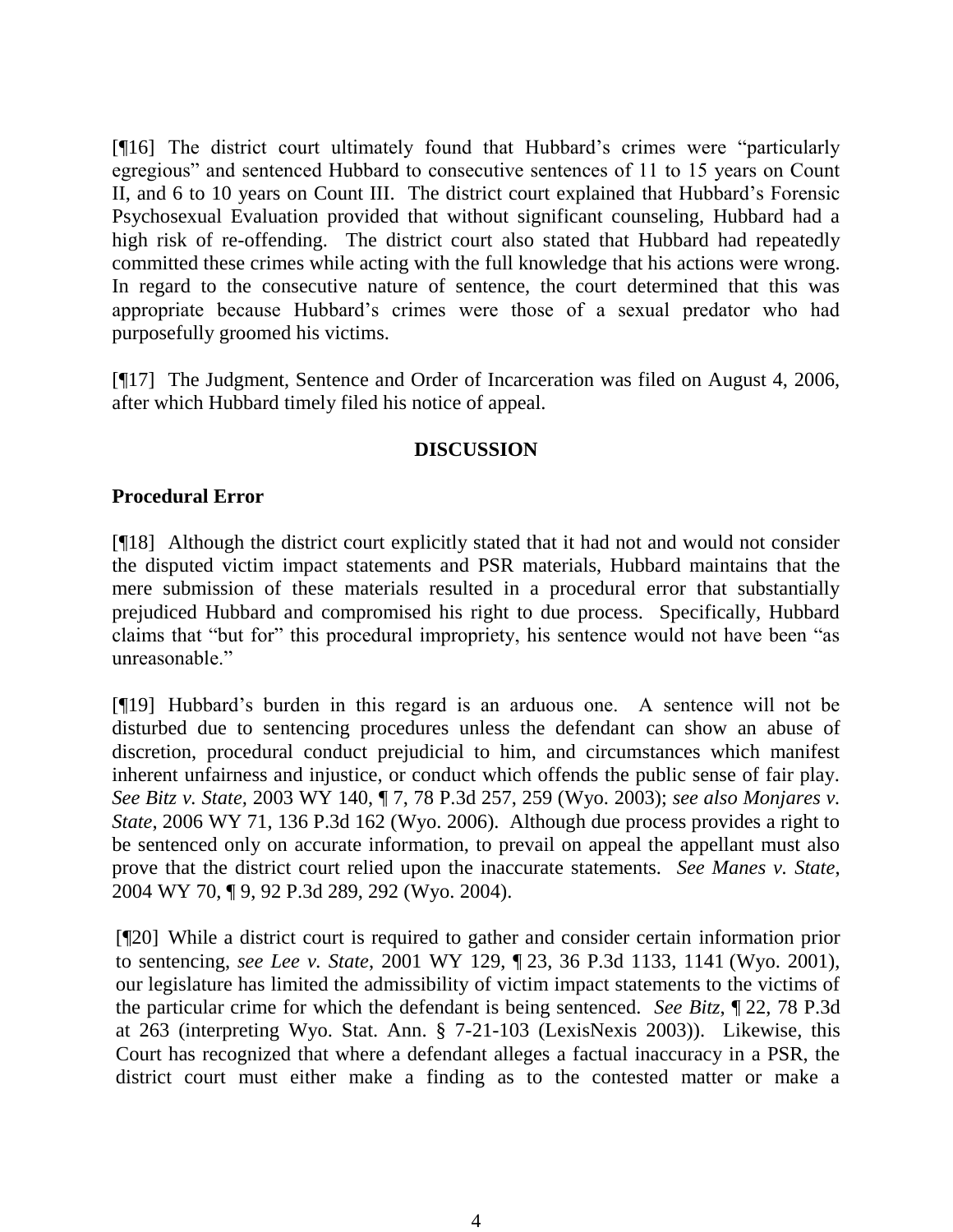determination that no finding is necessary because the matter will not be considered for sentencing. *Bitz*, ¶ 17, 78 P.3d at 262 (interpreting W.R.Cr.P. 32(a)(3)(C)).

[¶21] In this case, there can be no dispute that the district court properly followed the sentencing procedures as required by W.R.Cr.P.  $32(a)(3)(A)$  and (C). When Hubbard objected to the Victim Impact Statement and PSR, the district court heard arguments from the parties and ultimately struck the victim impact statements made by persons other than S.W. and A.L. Accordingly, as the district court acted in accordance with the Wyoming Rules of Criminal Procedure, there does not appear to have been any procedural error.

[¶22] However, even if we were to assume for the purposes of this opinion that an error was present in the sentencing procedure, Hubbard could not establish that this procedural error resulted in any prejudice. *See, e.g., Cooper v. State*, 2002 WY 78, ¶ 15, 46 P.3d 884, 890 (Wyo. 2002). Here, the district court specifically stated that it had not and would not consider any statements that were not those of S.W., A.L., and their parents. Although Hubbard maintains that the mere submission of improper material to the district court will suffice to create prejudice, we have never ruled so in the past, and we refuse to do so here.

# **Prosecutorial Misconduct**

[¶23] Hubbard also asserts that the State engaged in prosecutorial misconduct when it knowingly and intentionally presented the district court with the improper victim impact statements, and by later refusing to stipulate to the redaction of the disputed material.

[¶24] Where there has been an objection below, claims of prosecutorial misconduct are reviewed for harmless error, which occurs if there is a reasonable possibility that the outcome may have been more favorable to the defendant if the error had never occurred. *See Teniente v. State*, 2007 WY 165, ¶ 11, 169 P.3d 512, 520 (Wyo. 2007) (quoting *Butcher v. State,* 2005 WY 146, ¶ 38, 123 P.3d 543, 554 (Wyo. 2005)). Wyoming law clearly provides that a sentencing decision cannot be based upon unreliable information, undocumented information, or inaccurate information, *see Manes*, ¶ 13, 92 P.3d at 293, and a prosecutor's act of bringing undocumented allegations to the district court's attention so that the court would consider that allegation in sentencing is prosecutorial misconduct. *Id.* (citing *DeLoge v. State,* 2002 WY 155, ¶ 13, 55 P.3d 1233, 1239 (Wyo. 2002)).

[¶25] In this case, we decline to hold that prosecutorial misconduct arises from the mere submission of victim impact statements that may contain statements from individuals beyond those who were affected by the charged crimes. Furthermore, even if we were to conclude that such a submission constituted misconduct, Hubbard cannot establish that he suffered any prejudice. The district court explicitly stated that it had only considered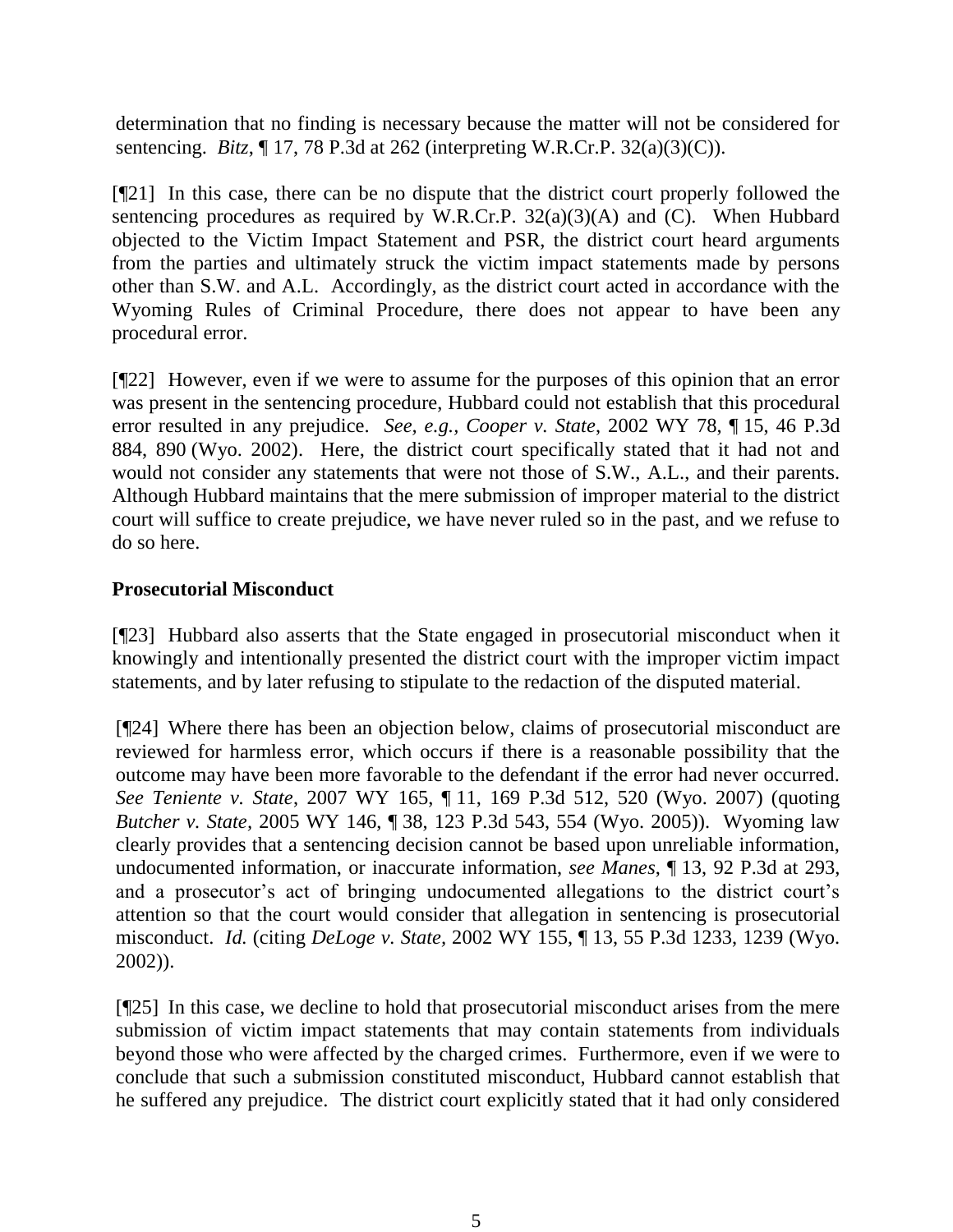the statements of S.W., A.L., and their parents, and it had not and would not consider the statements from any other individuals. Therefore, based upon our review of the record, we cannot conclude that a reasonable possibility exists that Hubbard's sentence would have been more favorable to him in the absence of the disputed Victim Impact Statement and PSR.

### **Disproportionate Sentence**

[¶26] Hubbard's final argument is that his sentence of not less than 17 nor more than 25 years of incarceration is disproportionate to the magnitude of his crimes and constitutes an abuse of discretion. Hubbard maintains that the mitigating factors that he presented to the district court were significant and that, as a result, the district court's sentence is excessive and unreasonable.

[¶27] In Wyoming, when the district court's imposition of a criminal sentence is within the limits set by the legislature, the sentence will not be overturned, absent a clear abuse of discretion. *See Watters v. State*, 2004 WY 155, ¶ 32, 101 P.3d 908, 920 (Wyo. 2004). "Judicial discretion is a composite of many things, among which are conclusions drawn from objective criteria; it means a sound judgment exercised with regard to what is right under the circumstances and without doing so arbitrarily or capriciously." *Id.* at 921 (quoting *Martin v. State,* 720 P.2d 894, 897 (Wyo. 1986)). Furthermore, when a defendant pleads guilty, he is exposed to criminal liability up to, and including, the maximum sentence for each of his crimes. *See Garcia v. State*, 2007 WY 48, ¶ 14, 153 P.3d 941, 945 (Wyo. 2007).

[¶28] Here, the sentences imposed by the district court were well within the statutory sentencing range fixed by the legislature, and Hubbard does not dispute this. Hubbard pled guilty to one count of sexual assault in the third-degree, and one count of immodest, immoral, or indecent acts with a minor in violation of Wyo. Stat. Ann. §§ 6-2-304(a)(ii) and 14-3-105(a), respectively. A conviction of third-degree sexual assault carries a maximum sentence of 15 years, and Hubbard received a sentence of 11 to 15 years. A conviction of immodest, immoral, or indecent acts with a minor carries a maximum sentence of 10 years and Hubbard received a 6 to 10 year sentence.

[¶29] Although Hubbard cites to several cases in support of his argument that his sentence is excessive as compared with those of others convicted of similar crimes, this Court has repeatedly held that it will not participate in such comparisons unless the mode of punishment is unusual or where the relative length of the sentence to imprisonment is extreme when compared to the gravity of the offense. *See Watters*, ¶ 33, 101 P.3d at 921; *Blakeman v. State*, 2002 WY 177, ¶ 11, 59 P.3d 140, 142-43 (Wyo. 2002); *Sampsell v. State*, 2001 WY 12, ¶ 10, 17 P.3d 724, 728 (Wyo. 2001).